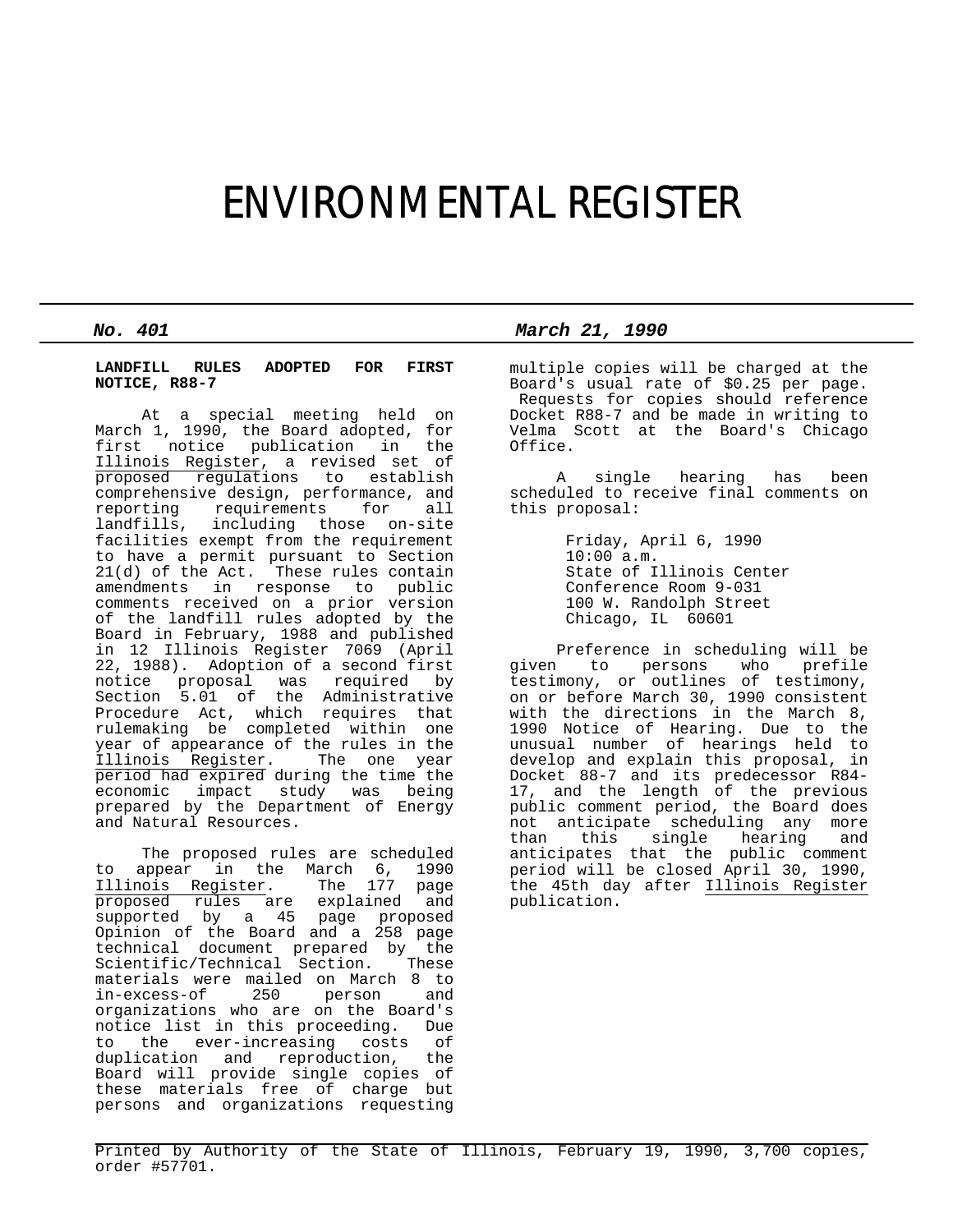Additional information can be obtained by contacting the Hearing Officer, Kathleen Crowley at (312) 814-3620.

# **BOARD DENIES EAST MOLINE'S REQUEST FOR SITE-SPECIFIC RULE, R87-35**

 At its March 8, 1990 meeting, the Board denied the City of East Moline's petition to adopt a site-specific rule to exempt the City's public water supply treatment plant discharge from the effluent standards for total suspended solids, iron and manganese (35 Ill. Adm. Code 304.124). East Moline's discharges currently are directed to an unnamed tributary to the Mississippi River; the City did offer to construct a direct pipeline to the river as an alternative to treatment, if the Board determined that continued discharge to the unnamed tributary was unacceptable. The City stated that the cost of compliance measures, which it estimated at \$750,000, made compliance economically unreasonable, noting the area's recent economic reversals, the purportedly minimal effect on the Mississippi River and its unnamed tributary, and competing public works projects needed by the City.

 A number of threshold legal issues were raised, including whether the unnamed tributary (which the City referred to as a "ditch") is a "water of the State", and whether the Board could grant the proposed rule consistently with the federal NPDES "anti-backsliding" provisions. The Board, citing previous case decisions, held that the tributary is a protected "water of the State" and that "antibacksliding" provisions do not apply.

 As to environmental impact, the Board found that the unnamed tributary was significantly impacted, both in terms of sediment deposition and impact on benthic invertebrate organisms. As for the river, the Board noted that the City did not clearly demonstrate the plant's effects; further, the Board rejected site-specific rulemaking as a device for abandoning the State's traditional use of technology-based standards.

As for economic hardship, the Board rejected arguments based on East

Moline's current economic climate. The Board noted that the economic downturn of the area, being relatively recent in origin and, hopefully, temporary in nature, does not warrant permanent relief. The Board found that the temporary 10% rate hike (about \$2 per month per household) which the City stated would be needed if its request were denied was not economically unreasonable.

# **BOARD ADOPTS RCRA UPDATE, R89-9**

 On March 8, 1990, the Board (7-0) adopted a final Opinion and Order in R89-9, the RCRA update for USEPA rules adopted during the period January 1 through June 30, 1990. The rules will be filed with the Code Division around April 9, 1990.

 This update to the hazardous waste rules includes the "second third" waste bans and amendments to<br>the "three tier" RCRA permit the "three tier" modification rules.

 Questions about these rules should be directed to Morton Dorothy at (217) 333-5575.

#### **BOARD ADOPTS UST UPDATE, R89-10**

 On February 22, 1990, the Board (7-0) adopted a final Opinion and Order in R89-10, the UST update for USEPA rules adopted during the period October 27, 1988, through June 30, 1989. This update period includes all USEPA amendments since the initial readoption of the program in R88-27 and R89-4. The rules will be filed with the Code Division around March 22, 1990.

 These amendments correct minor errors in the adoption of the program. Questions should be directed to Morton Dorothy at (217) 333-5575.

### **BOARD PROPOSES UST UPDATE, R90-3**

 On March 8, 1990, the Board (7-0) proposed to update the UST rules to include USEPA amendments during the period July 1 through December 31, 1989. These amendments concern termination of insurance coverage. The Board will receive public comments for 45 days after the date of publication in the Illinois Register. To get on the mailing list, contact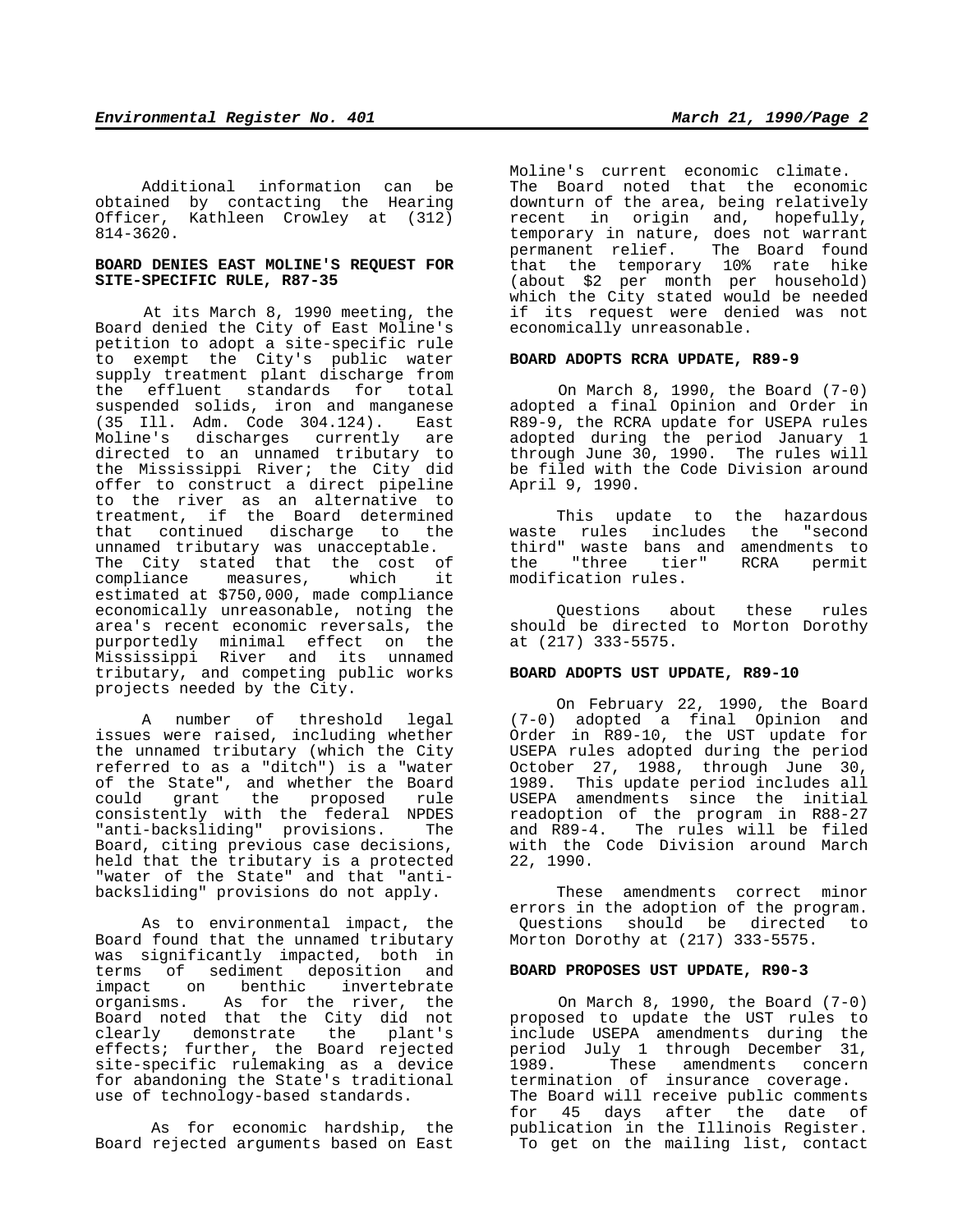Morton Dorothy at (217) 333-5575.

 This update is related to the January 11, 1990, proposal, in R89-19. That proposal would allow the use of the UST State Fund to meet the financial assurance requirements of 35 Ill. Adm. Code 731. R89-19 appeared on February 23, 1990, at 14 Ill. Reg. 2791. The public comment period in R89-19 will run through April 5, 1990.

### **BOARD AND STAFF ACTIVITIES**

Board Member Jacob Dumelle spoke

on "20 Years of Environmental Protection" before the faculty of Glenbard North High School in Carol Stream on March 1. On March 11 he spoke in Batavia before the Human Ecology Group on "Air Toxics in the Breathing Zone: Diesel Exhaust and Leaf Burning Smoke".

 On March 6, 1990, the Board's Intergovernmental Affairs Attorney, Phillip Van Ness, participated in the "Environmental Management Workshop Series" sponsored by the Illinois Chamber of Commerce. Mr. Van Ness's presentation focused on the Board's role and procedures in permit appeals.

 Board Member Ronald C. Flemal gave a talk to participants of the Northern Illinois University Chatauqua on "Development of Groundwater Policy" on March 11, 1990. He also is a member of the Environmental/Chemical panel reviewing proposals submitted under the Illinois Technology Challenge Grant Program.

 On March 15, 1990, Board Member Bill Forcade gave a speech to the Geography Club of Northeastern Illinois University in Chicago. The Speech was entitled "Earth Day 20 years later, our environmental health"

# **FINAL ACTIONS - MARCH 8, 1990 BOARD MEETING**

- PCB 87-139 Thomas and Lisa Annino v. Browning-Ferris Industries of Illinois This matter was dismissed on the Board's motion and the docket closed.
- PCB 87-201 Monsanto Co. v. IEPA This matter was dismissed on petitioner's motion.
- PCB 88-122 Waste Management of Illinois, Inc. v. IEPA This matter was dismissed on petitioner's motion.
- PCB 88-151 Citizens Utilities Company of Illinois v. IEPA The Board accepted the Agency Recommendation and denied petitioner variance from the Board's public water supply regulations concerning Standards for Issuance and Restricted Status relating to combined radium-226 and radium-228 for its Cook County facility. Board Member R. Flemal dissented on both the Order and the Opinion. Board Members J. D. Dumelle and B. Forcade concurred on the Opinion.
- PCB 89-78 Moline Corp. v. IEPA This matter was dismissed on petitioner's motion.
- PCB 89-101 A.R.F. Landfill Corp. v. IEPA This matter was dismissed on petitioner's motion.
- PCB 89-104 In The Matter Of: Metropolitan Waste Systems, Inc. and Chicago West Pullman Transportation Corp., success-in-interest to Chicago Rail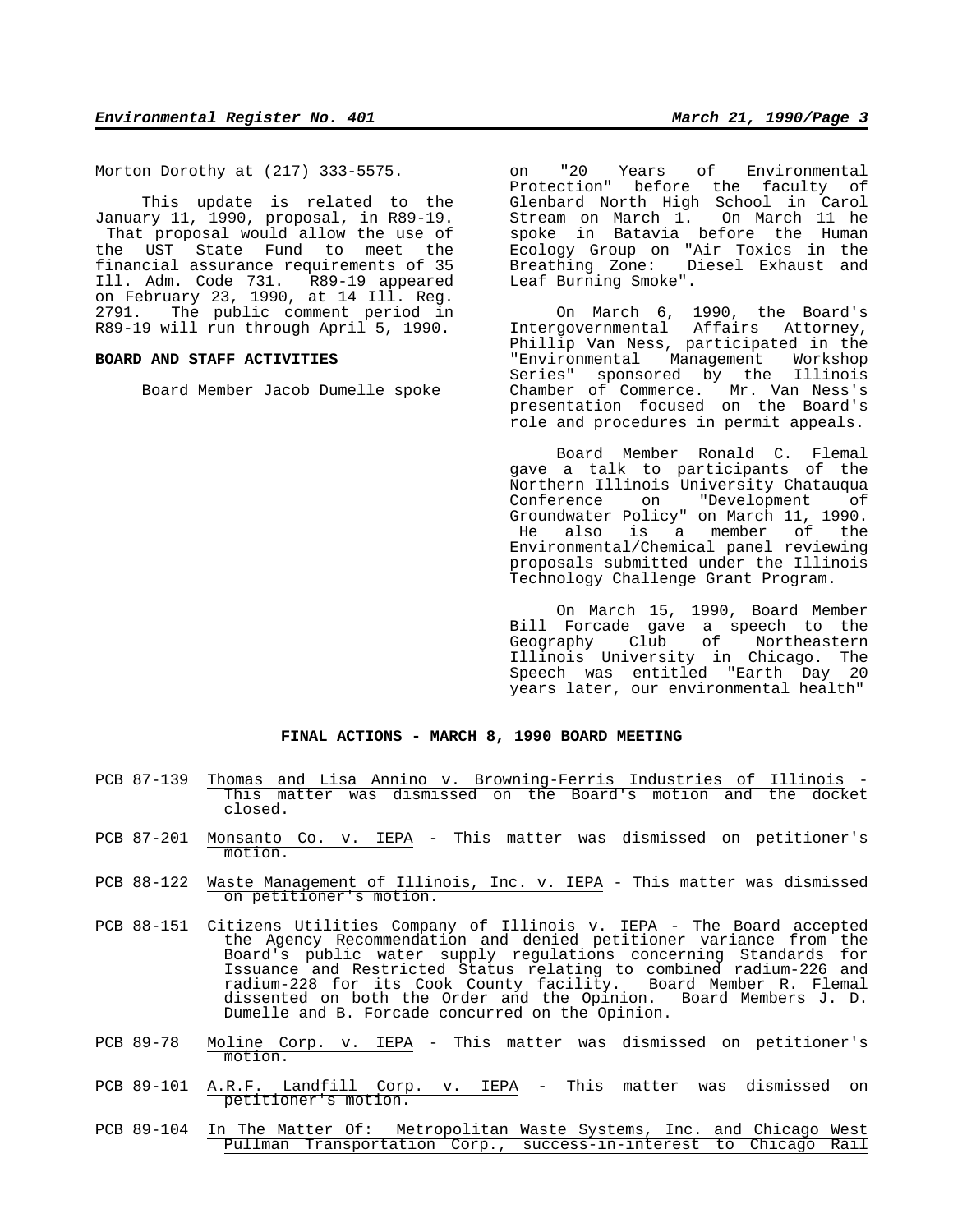Link - This matter was dismissed on petitioner's motion. Board Member J. T. Meyer abstained.

- PCB 89-160 IEPA v. P.L. Dillon Limestone, Inc. an Illinois Corp. The Board accepted the Stipulation and Proposal for Settlement which found respondent violated the Act and Board air pollution regulations and imposed a fine of \$1,500 concerning its Jo Daviess County facility.
- PCB 89-161 IEPA v. Technical Products, Inc. The Board accepted the Stipulation and Settlement Agreement which found respondent in violation of the Act and Board air pollution regulations, imposed a fine of \$3,000, and ordered respondent to cease and desist from the alleged violations at its Cook County facility. Board Member J. Theodore Meyer dissented.
- PCB 90-34 Burlington Northern Railroad Co. v. IEPA The Board accepted the Agency Recommendation and granted petitioner provisional variance from the Board's waste disposal regulations relating to 90-day onsite storage of hazardous waste at its Knox County facility.
- AC 88-76 County of DuPage v. E & E Hauling, Inc. The Board Ordered respondent AC 88-77 to pay into the General Revenue Fund \$1,896 as compensation for assessed DOCKET Bhearing costs and closed the docket. Board Member J. Anderson dissented.
- AC 89-122 IEPA v. Stryker International The Board found respondent violated Sections  $2I(p)(12)$  and  $2I(p)(1)$  of the Act and imposed a fine of \$1,000.
- AC 89-202 IEPA v. James Laurenzana This matter was dismissed on the Agency's motion.
- AC 89-230 IEPA v. Ronald Griffith This matter was dismissed on the Agency's motion.
- AC 89-293 IEPA v. Land & Lakes Co. This matter was dismissed on the Agency's motion.
- AC 89-306 IEPA v. Walter Rockamann The Board found respondent violated Section  $21(a)(1)$  of the Act and imposed a fine of \$500.
- AC 90-7 IEPA v. Roger Smith The Board denied respondent's petition for relief from the Board's Default Order of February 22, 1990.
- AC 90-14 IEPA v. W.W. Sanitation, Inc. The Board found respondent violated Section 21(p)(5) of the Act and imposed a fine of \$500.

### **NEW CASES MARCH 8, 1990**

- PCB 90-26 Morton International, Inc., v. IEPA Petitioner seeks review of Agency imposed terms and conditions in its permit application for its McHenry County facility. Accepted for hearing.
- PCB 90-27 Shell Oil Co. v. IEPA Petitioner seeks variance from the Board's water pollution regulations for its Madison County facility. Accepted for hearing.
- PCB 90-28 USS Steel, a Division of USX Corp. v. IEPA Petitioner seeks variance from the Board's water pollution regulations for its Cook County facility. Accepted for hearing.
- PCB 90-29 Laclede Steel Co. v. IEPA Petitioner seeks variance from the Board's water pollution regulations for its Madison County facility. Accepted for hearing.
- PCB 90-30 Granite City Division of National Steel Corp. v. IEPA Petitioner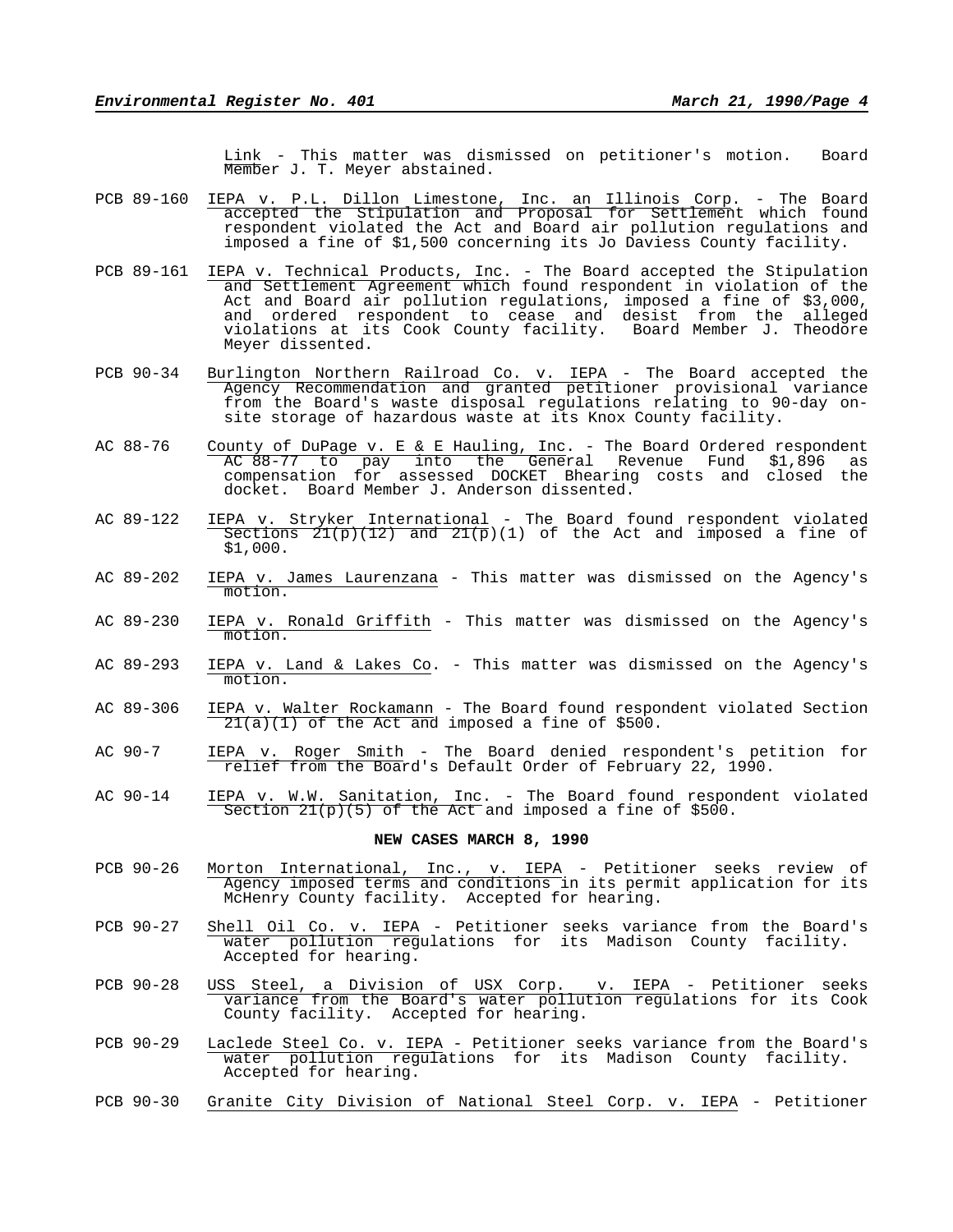seeks variance from the Board's water pollution regulations for its Madison County facility. Accepted for hearing.

- PCB 90-31 R. Lanvin & Sons, Inc. v. IEPA Petitioner seeks variance from the Board's water pollution regulations for its Lake County facility. Accepted for hearing.
- PCB 90-32 Multi-County Landfill, Inc. v. IEPA Petitioner seeks review of permit denial for its Douglas County facility. Accepted for hearing.
- PCB 90-33 National Steel Co. v. IEPA Petitioner seeks review of certain Agency imposed permit conditions for its Madison County facility. Hearing authorized.
- PCB 90-34 Burlington Northern Railroad Co. v. IEPA See Final Actions.
- PCB 90-35 Pollution Control Industries of America v. IEPA Petitioner seeks review of permit denial for special waste hauling at its Cook/Sangamon County facility. Hearing authorized.

**CALENDAR \***

- March 21 N-E John Zarlenga and Jean Zarlenga v. Partnership<br>10:00 a.m. Concepts, et al. PCB 89-169, Bloomingdale Vi 10:00 a.m. Concepts, et al. - PCB 89-169, Bloomingdale Village Hall, 201 South Bloomingdale Road, Bloomingdale.
- **March 22 Pollution Control Board Meeting, State of Illinois Center, 100 W. Randolph St., Conference Room 9-040, Chicago.**
- March 22 A-C EPA v. Jack Wright AC 89-227, Council Chambers, 10:00 a.m. South Beloit City Hall, 519 Blackhawk Blvd., South Beloit.
- March 23 A-C EPA v. Roger Miller AC 89-145, Mahomet Area 1:15 p.m. Community Building, 510 East Main, Mahomet.
- March 23 W-V John N. Metropulos, Jr., Martha G. Metropulos v. EPA 10:00 a.m. and Village of Lake Zurich - PCB 89-63, Lake Zurich City Hall, Board Hearing Room, 70 East Main Street, Lake Zurich.
- March 23 A-C EPA v. Land & Lakes Company (Land & Lakes 1 and 2)  $10:00$  a.m.<br> $\overline{AC}$  89-292, State of Illinois Center, 100 W. Rang 10:00 a.m. AC 89-292, State of Illinois Center, 100 W. Randolph St., Suite 11-500, Chicago.
- March 27 A-E EPA v. Colwell General, Inc. PCB 89-180, State of 10:00 a.m. Illinois Center, 100 W. Randolph Street, Suite 11-500, Chicago.
- March 28 P-A Modine Manufacturing Company v. EPA PCB 86-124, 10:15 a.m. McHenry Public Library, 1011 North Green St., McHenry.
- March 28 A-E People of the State of Illinois v. Crown Cork & Seal 9:30 a.m. Co., Inc. - PCB 89-159, Kankakee Detention Center, 400 East Merchant, Kankakee.
- March 28 R Site-Specific Rule Change for Abbott Laboratories<br>10:30 a.m. (Pharmaceuticals) R88-14, Lake County Courthouse, 10:30 a.m. (Pharmaceuticals) R88-14, Lake County Courthouse, Tenth Floor Assembly Room, 18 North County Road, Waukegan.
- March 28 A-S The Nutra Sweet Company and Consumers Illinois Water 10:00 a.m. Company Petition for an Adjusted Standard, 35 Ill. Adm. Code 304.105 and 302.208 - AS 89-3, University Park Village Hall, Village Board Room, 698 Burnham, University Park.
- March 29 P-A Highland Supply Corporation v. EPA PCB 89-118, 10:00 a.m. City Council Chambers, Highland City Hall, 1115 Broadway,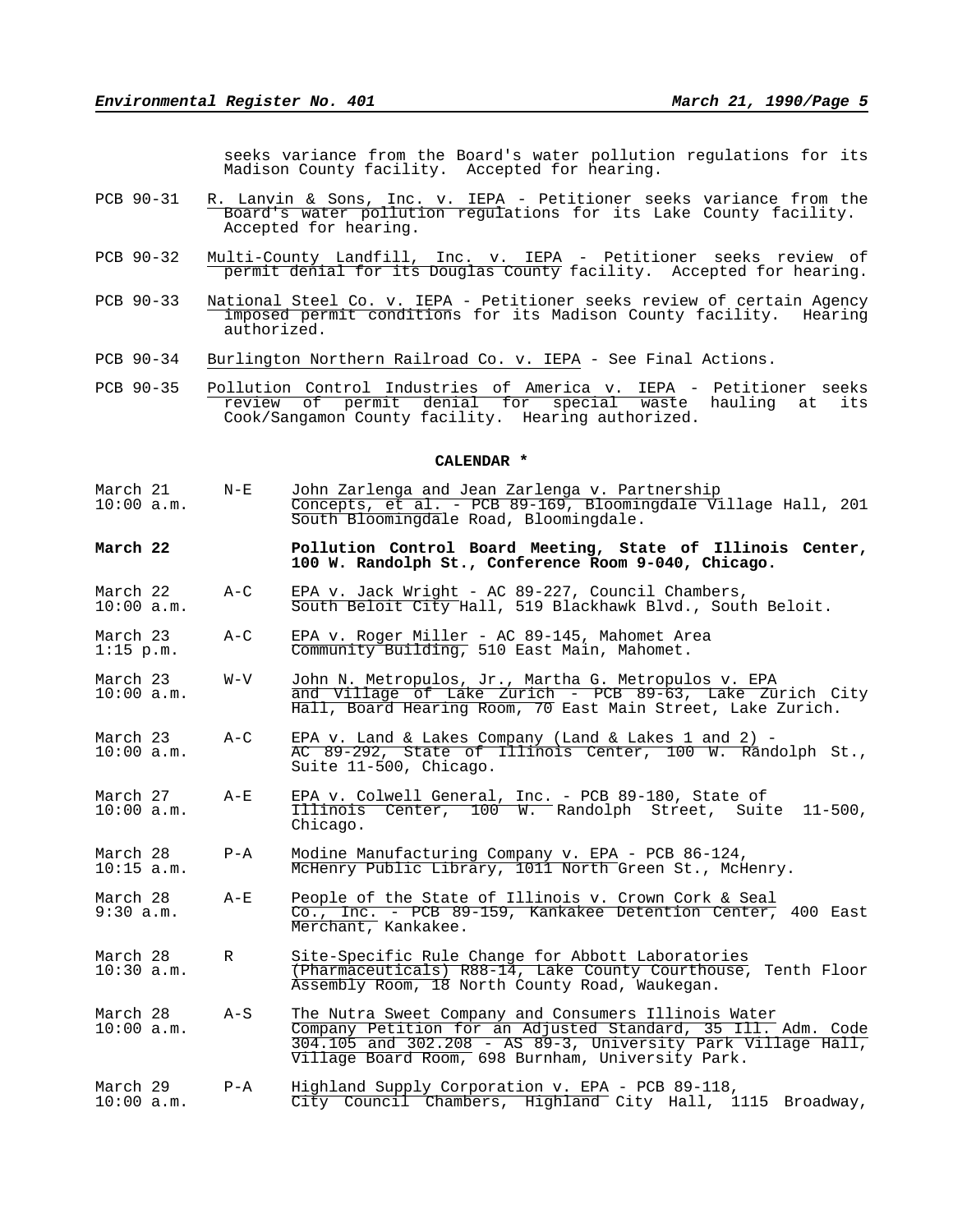Highland.

| March 29<br>9:30 a.m.    | R       | Groundwater Quality Standards (35 Ill. Adm. Code<br>620) - R89-14, State of Illinois Center, 100 West Randolph<br>$\overline{\text{St.}}$ , Room 9-040, Chicago.                           |
|--------------------------|---------|--------------------------------------------------------------------------------------------------------------------------------------------------------------------------------------------|
| March 29<br>$1:00$ p.m.  | $A - E$ | People of the State of Illinois v. ABC Rail<br>Corporation - PCB 90-13, State of Illinois Center, 100 W.<br>Randolph St., Suite 11-500, Chicago.                                           |
| March 29<br>9:00 a.m     | $A-C$   | EPA v. James Gilmer - AC 89-289, County Board Room,<br>Douglas County Courthouse, 401 South Center Street, Tuscola.                                                                        |
| March 30<br>9:30 a.m.    | R       | Groundwater Quality Standards (35 Ill. Adm. Code<br>620) - R89-14 9:30 a.m., State of Illinois Center, 100 W.<br>Randolph St., Room 9-040, Chicago.                                        |
| March 30<br>9:00 a.m.    | A-V     | Wrico Packaging, a Division of Wm. Wrigley Jr.<br>Company v. EPA - PCB 89-124, LaGrange Park Village Hall, 447<br>North Catherine Avenue, LaGrange Park.                                   |
| April 2<br>9:30 a.m.     | $P - A$ | Douglas Furniture v. EPA - PCB 90-22, State of<br>Illinois Center, 100 West Randolph St., Suite 11-500,<br>Chicago. (If necessary will continue on April 6, 1990, same<br>time and place). |
| April 5<br>9:30 a.m.     | $A - E$ | People of the State of Illinois v. Crown Cork and<br>Seal Company Inc. - PCB 89-201, State of Illinois Center, 100<br>W. Randolph St., Suite 11-500, Chicago.                              |
| April 6<br>9:30 a.m.     | $N - E$ | Tony F. Martin and Patricia R. Martin v. Oak Valley<br>Wood Products - PCB 89-179, Richland County Courthouse, Jury<br>Room, 3rd Floor, Olney.                                             |
| April 6<br>$10:00$ a.m.  | $A-C$   | EPA v. Robert A. Sanvi - AC 89-296, Council<br>Chambers, City Hall, 304 West Main Street, Staunton.                                                                                        |
| April 6<br>$10:00$ a.m.  | R       | Development, Operating and Reporting Requirements<br>for Non-Hazardous Waste Landfills - R88-7, State of Illinois<br>Center, 100 W. Randolph St., Room 9-031, Chicago.                     |
| April 9<br>$1:00$ p.m.   | $P - A$ | Rock-Ola Manufacturing Corporation v. EPA -<br>PCB 90-24, State of Illinois Center, 100 W. Randolph St.,<br>Suite 11-500, Chicago.                                                         |
| April 11<br>9:30 a.m.    | $A-C$   | EPA v. City of Streator - AC 89-299, City Council<br>Chambers, 204 S. Bloomington St., Streator.                                                                                           |
| April 12                 |         | Pollution Control Board Meeting, State of Illinois Center,<br>100 W. Randolph St., Conference Room 9-040, Chicago.                                                                         |
| April 17<br>10:00 a.m.   | $A-E$   | People of the State of Illinois v. Wisconsin Can<br>Company - PCB 90-15, State of Illinois Center,<br>100 W.<br>Randolph St., Suite 11-500, Chicago.                                       |
| April 17<br>$10:00$ a.m. | R       | Hazardous Waste Prohibitions - R86-9 (Docket B),<br>Northeastern Planning Commission, 400 W. Madison St., Suite<br>200, Chicago.                                                           |
| April 18<br>9:30 a.m.    | $P - A$ | D & B Refuse Service, Inc. v. EPA - PCB 89-106,<br>Moultrie County Courthouse, Grand Jury Room,<br>Third Floor,<br>Sullivan.                                                               |
| April 19<br>$10:00$ a.m. | $N - E$ | Vito Zivoli v. Prospect Dive and Sports Shop Ltd.<br>and Michael S. Ropers - PCB 89-205, State of Illinois Center,<br>100 W. Randolph St., Suite 11-500, Chicago.                          |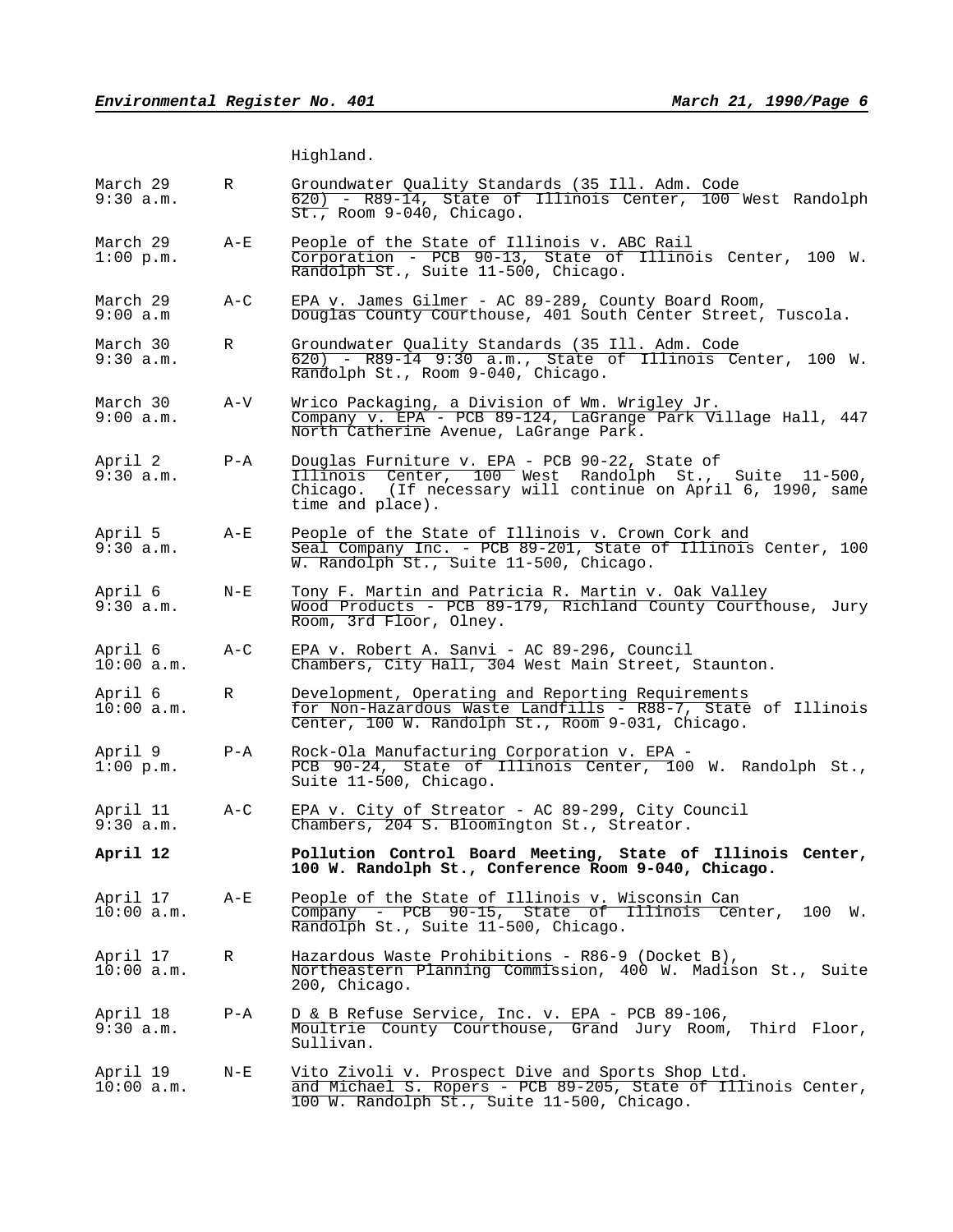| April 19<br>11:00 a.m.   | $P - A$ | National Coatings, Inc. v. EPA - PCB 89-181, Knox<br>County Courthouse, Second Floor, Bailiff's Office, Galesburg.                                                                              |
|--------------------------|---------|-------------------------------------------------------------------------------------------------------------------------------------------------------------------------------------------------|
| April 20<br>$10:00$ a.m. | $P - A$ | Olney Sanitary Systems and Andrew Ochs v. EPA - PCB<br>89-175, City Council Room, City Hall, 300 South Whittle,<br>Olney.                                                                       |
| April 20<br>9:00 a.m.    | $P - A$ | Pekin Energy Company v. EPA - PCB 89-171, Tazewell<br>County Board Room, 3rd Floor, 11 South 4th St., Mackenzie<br>Building, Pekin.                                                             |
| April 23<br>$10:30$ a.m. | A-E     | People of the State of Illinois v. DuPage Plating<br>Co., Inc. - PCB 90-19, 188 Industrial Drive, Room 438,<br>Elmhurst.                                                                        |
| April 25<br>10:00 a.m.   | A-S     | In the Matter of: Safety-Kleen Corporation Petition<br>for Adjusted Standard, 35 Ill. Adm. Code 720.131(c) AS 89-5,<br>State of Illinois Center, 100 W. Randolph St., Suite 11-500,<br>Chicago. |
| April 25<br>$10:00$ a.m. | $P - A$ | The City of Metropolis v. EPA - PCB 90-8, City<br>Council Chambers, Metropolis City Hall, 106 West 5th St.,<br>Metropolis.                                                                      |
| April 26                 |         | Pollution Control Board Meeting, State of Illinois Center,<br>100 W. Randolph St., Conference Room 9-040, Chicago.                                                                              |
| April 26<br>10:00 a.m.   | $P - A$ | The City of Metropolis v. EPA - PCB 90-8, City<br>Council Chambers, Metropolis City Hall, 106 West 5th St.,<br>Metropolis.                                                                      |
| April 27<br>$10:00$ a.m. | $P - A$ | The City of Metropolis v. EPA - PCB 90-8, City<br>Council Chambers, Metropolis City Hall, 106 West 5th St.,<br>Metropolis.                                                                      |
| April 27<br>9:30 a.m.    | $P - A$ | Pollution Control Industries of America v. EPA -<br>PCB 90-35, State of Illinois Center, 100 W. Randolph St.,<br>Suite 11-500, Chicago.                                                         |
| May 1<br>11:00 a.m.      | R       | Hazardous Waste Prohibitions - R86-9 (Docket B),<br>Stratton Building, D-1, Monroe and College Sts., Springfield.                                                                               |
| May 1<br>$10:00$ a.m.    | $A-C$   | EPA v. G & M Wrecking Company - AC 89-304, State of<br>Illinois Center, 100 W. Randolph St., Suite 11-500, Chicago.                                                                             |
| May 3<br>9:30 a.m.       | $A-E$   | EPA v. Ekco Glaco Corporation - PCB 89-200, State of<br>Illinois Center, 100 W. Randolph St., Suite 11-500, Chicago.<br>(Will continue on May 4, 1990 if necessary.)                            |
| May 3<br>9:30 a.m.       | A-C     | EPA v. Quantum Chemical Company - AC 89-275, Tuscola<br>City Council Chambers, Tuscola Community Building,<br>122 W.<br>North Central, Tuscola.                                                 |
| May 4<br>9:30 a.m.       | A-E     | EPA v. Ekco Glaco Corporation - PCB 89-200, State of<br>Illinois Center, 100 W. Randolph St., Suite 11-500, Chicago.                                                                            |
| May 10<br>$10:00$ a.m.   | $A-C$   | EPA v. John Vander - AC 89-224, State of Illinois<br>Building, South Conference Room, 2309 West Main, Marion.                                                                                   |
| May 10                   |         | Pollution Control Board Meeting, State of Illinois Center,<br>100 W. Randolph St., Conference Room 9-040, Chicago.                                                                              |
| May 16<br>$10:00$ a.m.   | A-C     | EPA v. City of Rutland - AC 89-242, Fire District<br>Building, Rutland.                                                                                                                         |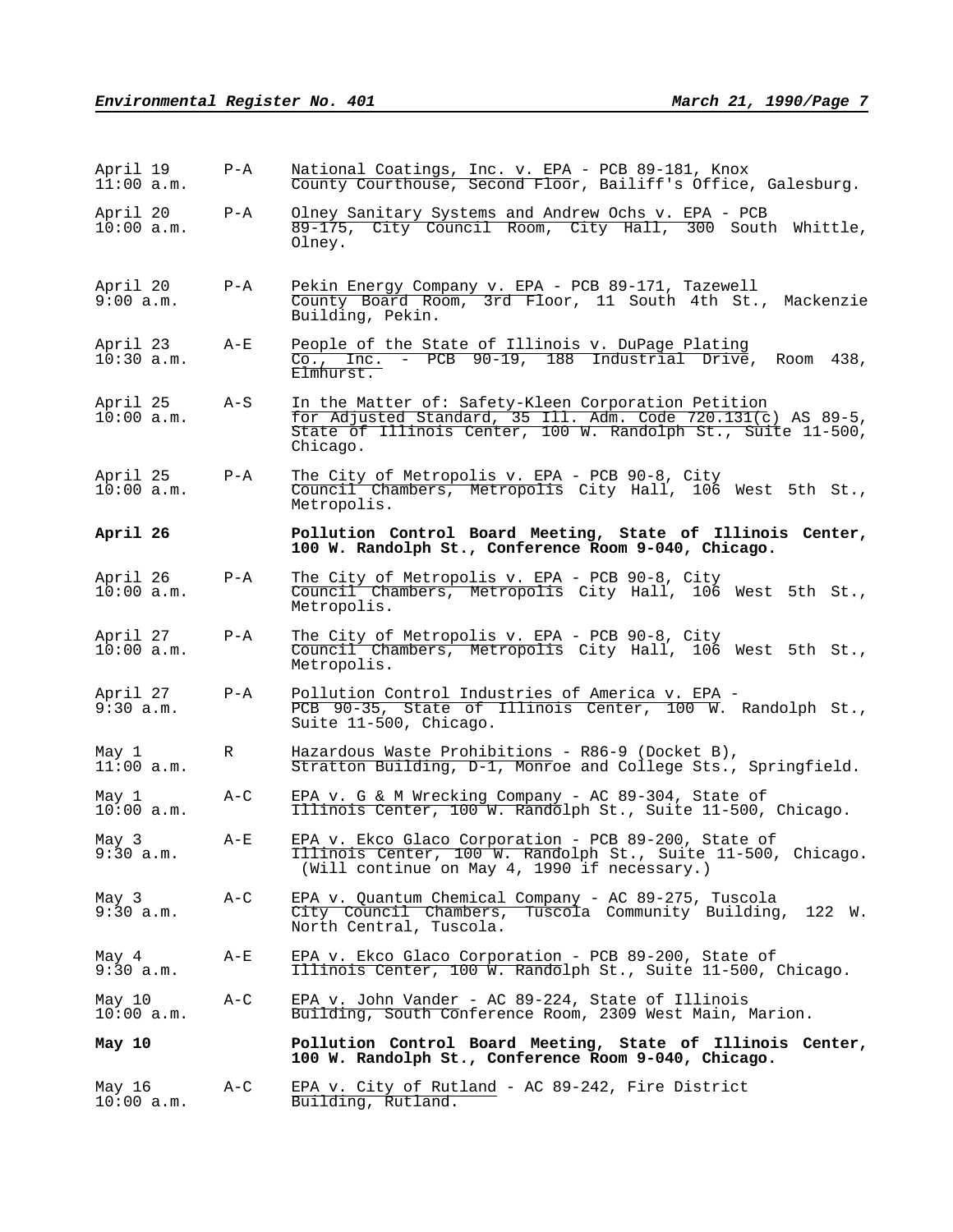| May 18<br>$1:00$ p.m.   | $W - E$ | People of the State of Illinois v. PQ Corporation -<br>PCB 90-14, County Board Room 242, 707 Etna Road, Ottawa.                                 |
|-------------------------|---------|-------------------------------------------------------------------------------------------------------------------------------------------------|
| May 24                  |         | Pollution Control Board Meeting, State of Illinois Center,<br>100 W. Randolph St., Conference Room 9-040, Chicago.                              |
| June 7                  |         | Pollution Control Board Meeting, State of Illinois Center,<br>100 W. Randolph St., Conference Room 9-040, Chicago.                              |
| June 12<br>$9:30$ a.m.  | $A-E$   | People of the State of Illinois v. Hysan Corporation<br>PCB 90-12, State of Illinois Center, 100 W. Randolph St.,<br>Suite 11-500, Chicago.     |
| June 21                 |         | Pollution Control Board Meeting, State of Illinois Center,<br>100 W. Randolph St., Conference Room 9-040, Chicago.                              |
| June 22<br>$10:00$ a.m. | $P - A$ | The Jennison-Wright Corporation v. EPA - PCB 89-189,<br>Mayor's Conference Room, City Hall, 2000 Edison,<br>Granite<br>City.                    |
| June 22<br>$10:00$ a.m. | $A-E$   | EPA v. Blue Tee Corporation (Azcon Scrap Division) -<br>PCB 90-7, Alton City Hall, 101 East Third Street, Alton.                                |
| June 25<br>9:30 a.m.    | A-V     | Olin Chemicals (Joliet Plant) v. EPA - PCB 89-72,<br>Joliet City Hall, East Wing Conference Room, First Floor, 150<br>W. Jefferson St., Joliet. |
| July 5                  |         | Pollution Control Board Meeting, State of Illinois Center,<br>100 W. Randolph St., Conference Room 9-040, Chicago.                              |
| July 13<br>10:00        | $A - E$ | EPA v. Decor Gravure Corporation - PCB 89-155, State<br>of Illinois Center, 100 W. Randolph St., Suite<br>$11 - 500$ ,<br>Chicago.              |
| July 19                 |         | Pollution Control Board Meeting, State of Illinois Center,<br>100 W. Randolph St., Conference Room 9-040, Chicago.                              |
| July 27<br>9:00 a.m.    | $A-C$   | EPA v. Omer Thomas - AC 89-215, Court Room B, Shelby<br>County Courthouse, Shelbyville.                                                         |
|                         |         |                                                                                                                                                 |
| August 2                |         | Pollution Control Board Meeting, State of Illinois Center,<br>100 W. Randolph St., Conference Room 9-040, Chicago.                              |
| August 16               |         | Pollution Control Board Meeting, State of Illinois Center,<br>100 W. Randolph St., Conference Room 9-040, Chicago.                              |
| August 30               |         | Pollution Control Board Meeting, State of Illinois Center,<br>100 W. Randolph St., Conference Room 9-404, Chicago.                              |

\*\* The Pollution Control Board meetings listed in the calendar (highlighted) are unlike the other hearings listed in that, while they are open to the public, public participation is generally not allowed, except upon the granting of a motion for oral argument.

CALENDAR CODE:

| $A - E$ | AIR ENFORCEMENT         | $N - F$ | NOISE ENFORCEMENT              |
|---------|-------------------------|---------|--------------------------------|
| $A-V$   | AIR VARIANCE            | $N - V$ | NOISE VARIANCE                 |
| $A-C$   | ADMINISTRATIVE CITATION | $SWH-V$ | SPECIAL WASTE HAULING VARIANCE |